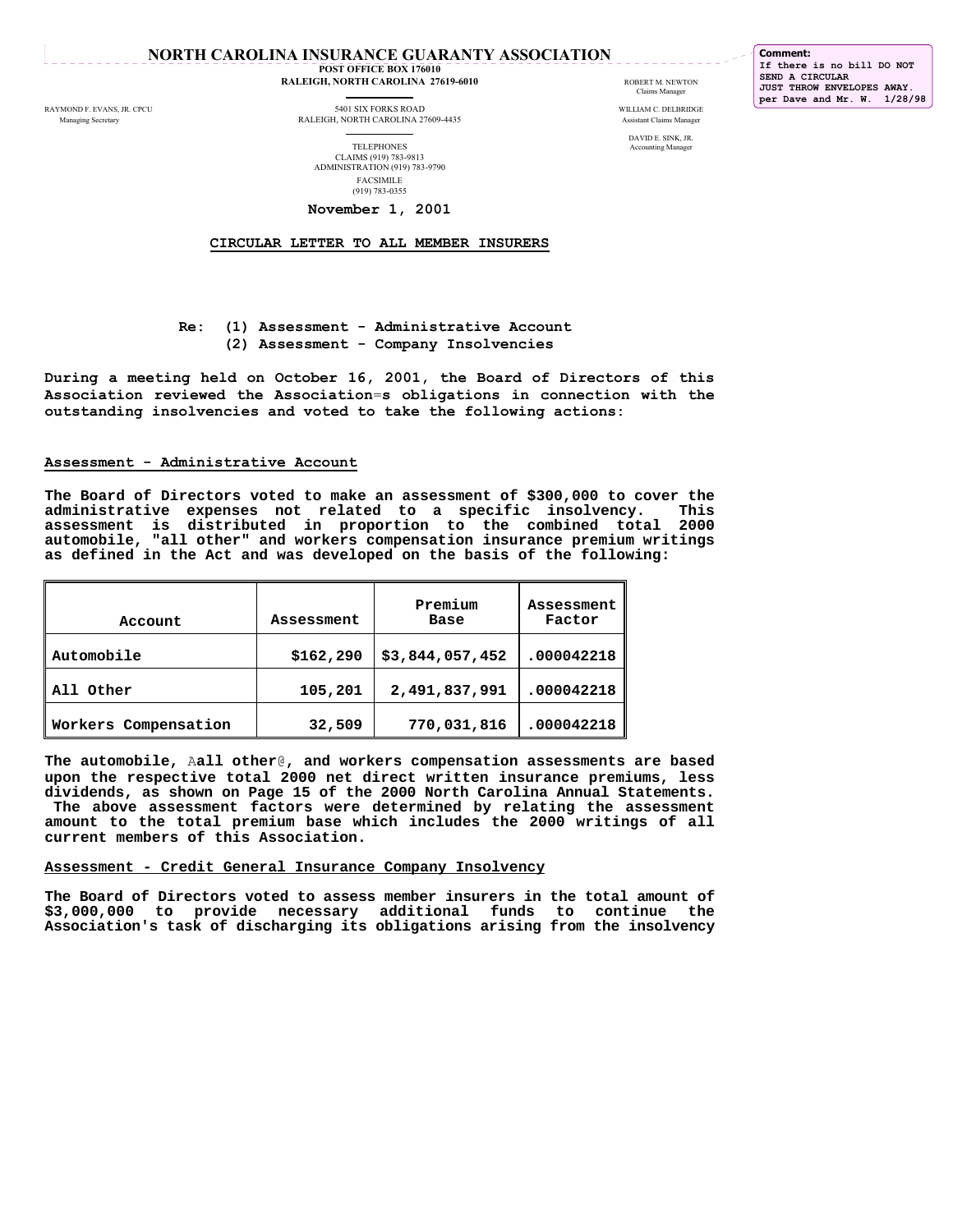**of Credit General Insurance Company. The Company was declared insolvent and placed in liquidation effective January 5, 2001.** 

**The assessment as provided in Article 48, Chapter 58, General Statutes of North Carolina was developed on the basis of the following:** 

| Account              | Assessment  | Premium<br>Base | Assessment<br>Factor |
|----------------------|-------------|-----------------|----------------------|
| Workers Compensation | \$3,000,000 | \$770,031,816   | .003895943           |

**The workers compensation assessment is based upon the total 2000 net direct written insurance premiums, less dividends, as shown on Page 15 of the 2000 North Carolina Annual Statements. The above assessment factor was determined by relating the assessment amount to the total premium base which includes the 2000 writings of all current members of this Association.** 

#### **Assessment - Reliance Insurance Company Insolvency**

**The Board of Directors voted to assess member insurers in the total amount of \$22,000,000 to provide funds necessary to begin the Association's task of discharging its obligations arising from the insolvency of Reliance Insurance Company. The Company was declared insolvent and placed in liquidation effective October 3, 2001.** 

**The assessment as provided in Article 48, Chapter 58, General Statutes of North Carolina was developed on the basis of the following:** 

| Account              | Assessment  | Premium<br>Base | Assessment<br>Factor |
|----------------------|-------------|-----------------|----------------------|
| Automobile           | \$2,000,000 | \$3,844,057,452 | .000520284           |
| Other                | 10,000,000  | 2,491,837,991   | .004013102           |
| Workers Compensation | 10,000,000  | 770,031,816     | .012986476           |

**The automobile,** A**all other**@**, and workers compensation assessments are based upon the respective total 2000 net direct written insurance premiums, less dividends, as shown on Page 15 of the 2000 North Carolina Annual Statements. The above assessment factors were determined by relating the assessment amount to the total premium base which includes the 2000 writings of all current members of this Association.**

**If a statement is attached hereto, it shows (1) your Company's premiums utilized in determining the assessments; (2) the assessment amounts for each of the accounts; and (3) the net amount due this Association from your Company. Prompt remittance will be appreciated. If your remittance includes total assessments billed to more than one company in a group, we would appreciate your identifying the companies for which assessments are being** 

 **- 2 -**